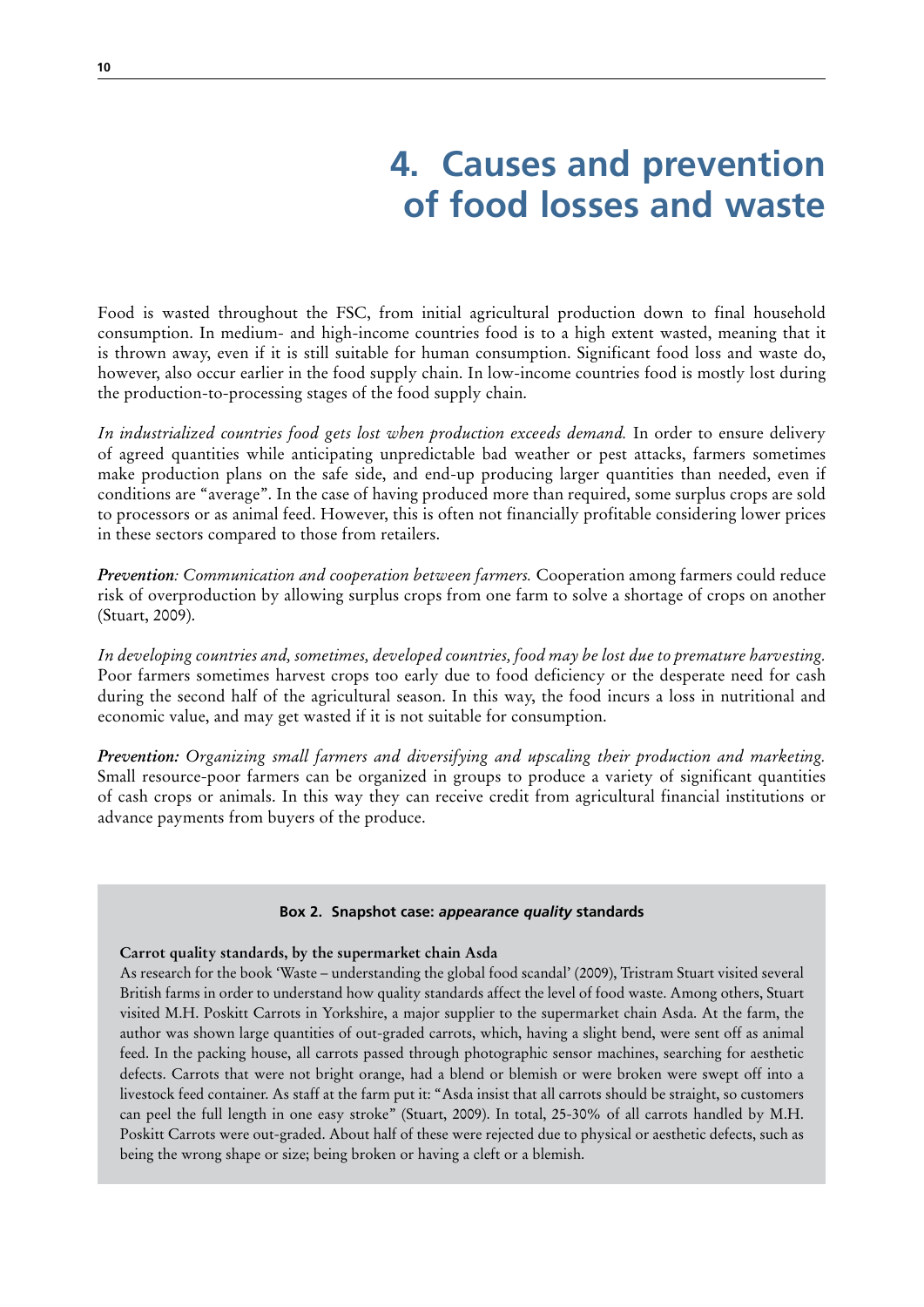*High 'appearance quality standards' from supermarkets for fresh products lead to food waste.* Some produce is rejected by supermarkets at the farm gate due to rigorous quality standards concerning weight, size, shape and appearance of crops. Therefore, large portions of crops never leave the farms. Even though some rejected crops are used as animal feed, the quality standards might divert food originally aimed for human consumption to other uses (Stuart, 2009).

*Prevention: Consumer surveys by supermarkets.* Supermarkets seem convinced that consumers will not buy food which has the 'wrong' weight, size or appearance. Surveys do however show that consumers are willing to buy heterogeneous produce as long as the taste is not affected (Stuart, 2009). Consumers have the power to influence the quality standards. This could be done by questioning them and offering them a broader quality range of products in the retail stores.

*Prevention: Sales closer to consumers.* Selling farm crops closer to consumers without having to pass the strict quality standards set up by supermarkets on weight, size and appearance would possibly reduce the amount of rejected crops. This could be achieved through, e.g., farmers markets and farm shops (Stuart, 2009).

*Poor storage facilities and lack of infrastructure cause post-harvest food losses in developing countries.* Fresh products like fruits, vegetables, meat and fish straight from the farm or after the catch can be spoilt in hot climates due to lack of infrastructure for transportation, storage, cooling and markets (Rolle, 2006; Stuart, 2009).

*Prevention: investment in infrastructure and transportation.* Governments should improve the infrastructure for roads, energy and markets. Subsequently, private sector investments can improve storage and cold chain facilities as well as transportation (Choudhury, 2006).

*Unsafe food is not fit for human consumption and therefore is wasted.* Failure to comply with minimum food safety standards can lead to food losses and, in extreme cases, impact on the food security status of a country. A range of factors can lead to food being unsafe, such as naturally occurring toxins in food itself, contaminated water, unsafe use of pesticides, and veterinary drug residues. Poor and unhygienic handling and storage conditions, and lack of adequate temperature control, can also cause unsafe food.

*Prevention: develop knowledge and capacity of food chain operators to apply safe food handling practices.* Food chain operators should be skilled and knowledgeable in how to produce safe food. Foods need to



### **Box 3. Snapshot case: poor post-harvest facilities**

**Lack of facilities for rice threshing, drying and winnowing, Tajikistan**

A farmer winnowing rice in Tursunzade, Tajikistan in 2010. Sun drying exposes rice to rodents and parasites, which may eat or damage the harvested crops. Proper storage facilities are also important in order to reduce the amounts of food lost during post-harvest handling and storage.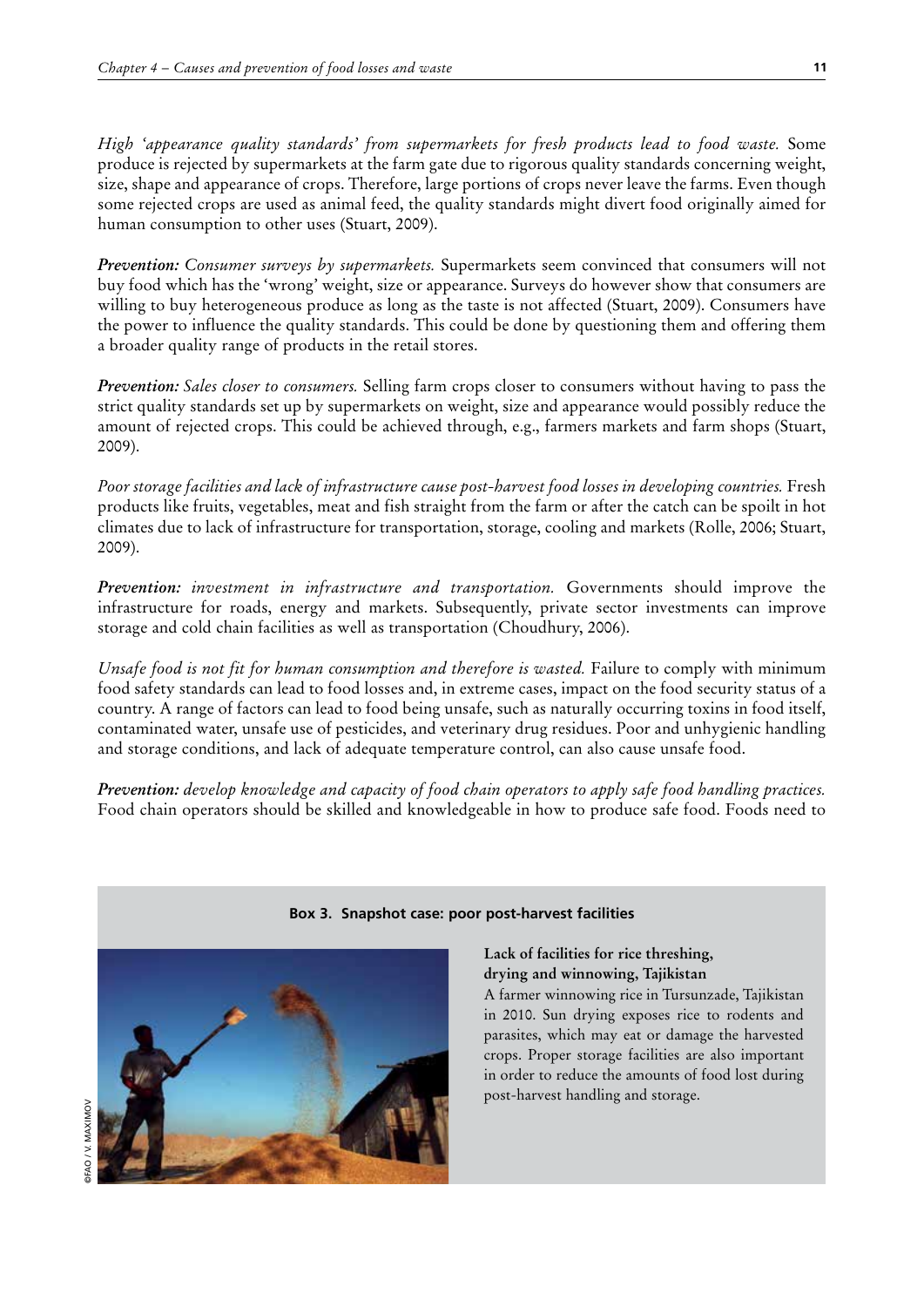### **Box 4. Snapshot case: food safety at risk**



#### **Rickshaws transporting milk in Bangladesh**

Rickshaws transporting milk from the countryside to processing plants in Baghabarighat, Bangladesh. Transporting milk in the warm and humid climate of Bangladesh without a proper cold chain may cause milk losses. The rickshaw transportation on narrow and winding roads prolongs the time milk is handled in warm temperatures.

be produced, handled and stored in accordance with food safety standards. This requires the application of good agricultural and good hygienic practices by all food chain operators to ensure that the final food protects the consumer.

*'Disposing is cheaper than using or re-using' attitude in industrialized countries leads to food waste.*  Industrialized food processing lines often carry out trimming to ensure the end product is in the right shape and size. Trimmings, in some cases, could be used for human consumption but are usually disposed of. Food is also lost during processing because of spoilage down the production line. Errors during processing lead to final products with the wrong weight, shape or appearance, or damaged packaging, without affecting the safety, taste or nutritional value of the food. In a standardized production line these products often end up being discarded (Stuart, 2009; SEPA, 2008).

*Prevention: develop markets for 'sub-standard' products.* Both commercial and charity organizations could arrange for the collection and sale or use of discarded 'sub-standard' products that are still safe and of good taste and nutritional value (SEPA 2008).



#### **Box 5. Snapshot case: disposing is cheaper than using or re-using**

#### **French fries production in The Netherlands**

During his thesis, D. Somsen interviewed a Dutch french fries producer to better understand the causes of food waste in the french fries production line (Somsen, 2004). The company reported several steps in the production line where raw material was lost and wasted, e.g. during the size reduction in which potatoes are cut into strips. French fries are fragile and easily break when transported during processing as well as when packaged. The unwanted products are sorted out and occasionally end up wasted. In addition to this, some potatoes are sorted out prior to entering the factory, due to damage during loading, transport from producer to factory and/or during storage.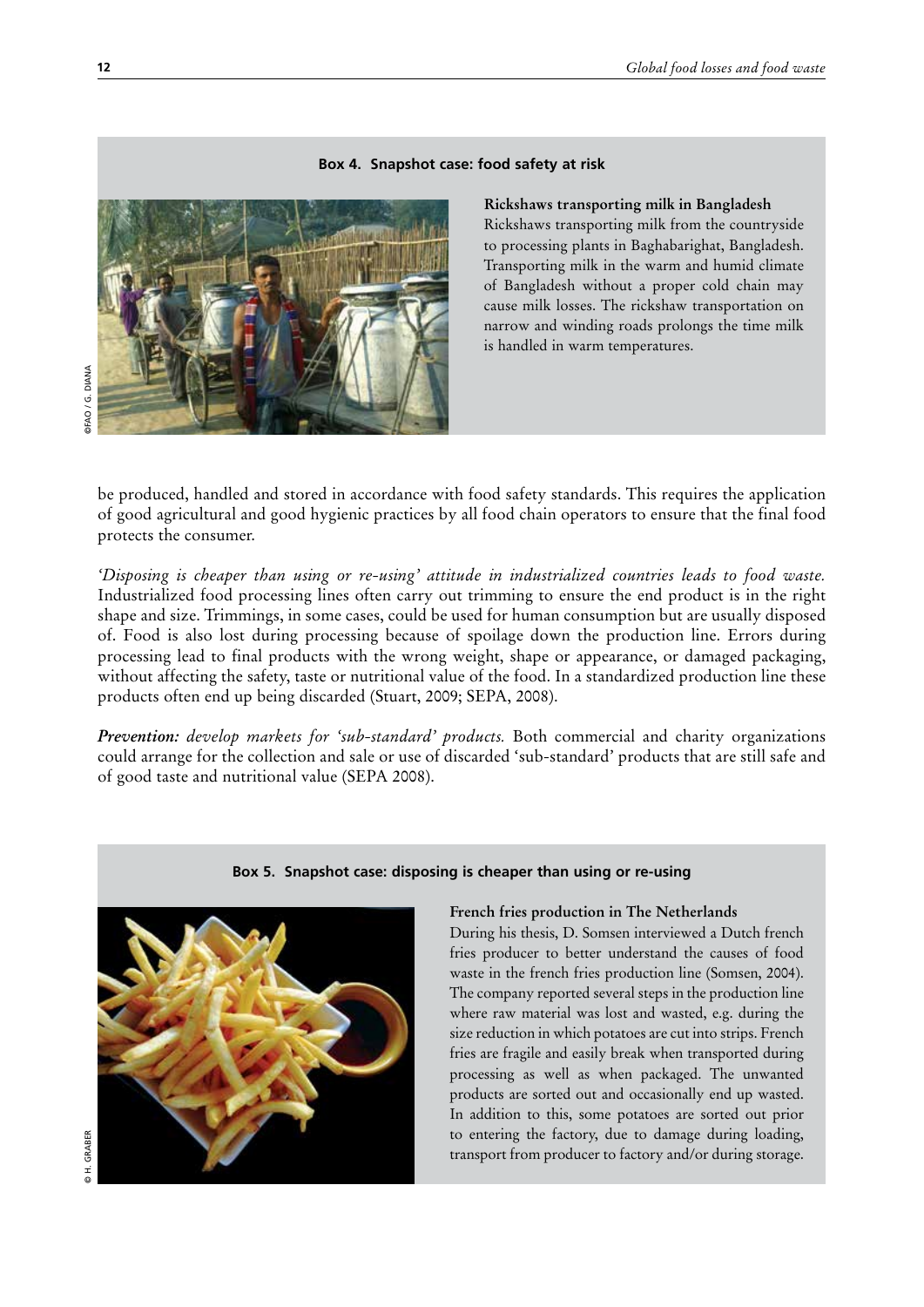#### **Box 6. Snapshot case: poor market facilities**



#### **Central wholesale market in Pakistan**

Central wholesale market in Lahore, Pakistan. These bananas are traded among unsanitary conditions, causing major health hazards since food is handled and piled on the ground close to the gutter. This kind of market environment also causes food waste, since the unsanitary conditions and rough handling cause deterioration of fragile fresh products.

*Lack of processing facilities causes high food losses in developing countries.* In many situations the food processing industry doesn't have the capacity to process and preserve fresh farm produce to be able to meet the demand. Part of the problem stems from the seasonality of production and the cost of investing in processing facilities that will not be used year-round.

*Prevention: develop contract farming linkages between processors and farmer.* Governments should create a better 'enabling environment' and investment climate, to stimulate the private sector to invest in the food industry and to work more closely with farmers to address supply issues.

*Large quantities on display and a wide range of products/ brands in supply lead to food waste in industrialized countries.* Retail stores need to order a variety of food types and brands from the same manufacturer to get beneficial prices. Consumers also expect a wide range of products to be available in stores. A wide range of products does, however, increase the likelihood of some of them reaching their "sell-by" date before being sold, and thereby wasted. When shopping, consumers expect store shelves to be well filled. Although certainly beneficial for sales statistics, continually replenished supplies mean that food products close to expiry are often ignored by consumers. This is particularly difficult for small retail stores (SEPA, 2008).

*Inadequate market systems cause high food losses in developing countries.* To minimize losses, the commodities produced by farmers need to reach the consumers in an efficient way. There are too few wholesale, supermarket and retail facilities providing suitable storage and sales conditions for food products. Wholesale and retail markets in developing countries are often small, overcrowded, unsanitary and lacking cooling equipment (Kader, 2005).

*Prevention: Marketing cooperatives and improved market facilities.* Marketing cooperatives are organizations providing a central point for assembling produce from small farmers and preparing commodities for transportation to markets and other distribution channels. The marketing cooperatives should be able to reduce food losses by increasing the efficiency of these activities. Although the development of wholesale and retail markets should preferably be done by the private sector, local governments and marketing cooperatives can be instrumental in establishing and improving market facilities (Kader, 2005).

*Food wasted at consumer level is minimal in developing countries.* Poverty and limited household income make it unacceptable to waste food. A contributing factor is that consumers in developing countries generally buy smaller amounts of food products at the time, often just enough for meals on the day of purchase.